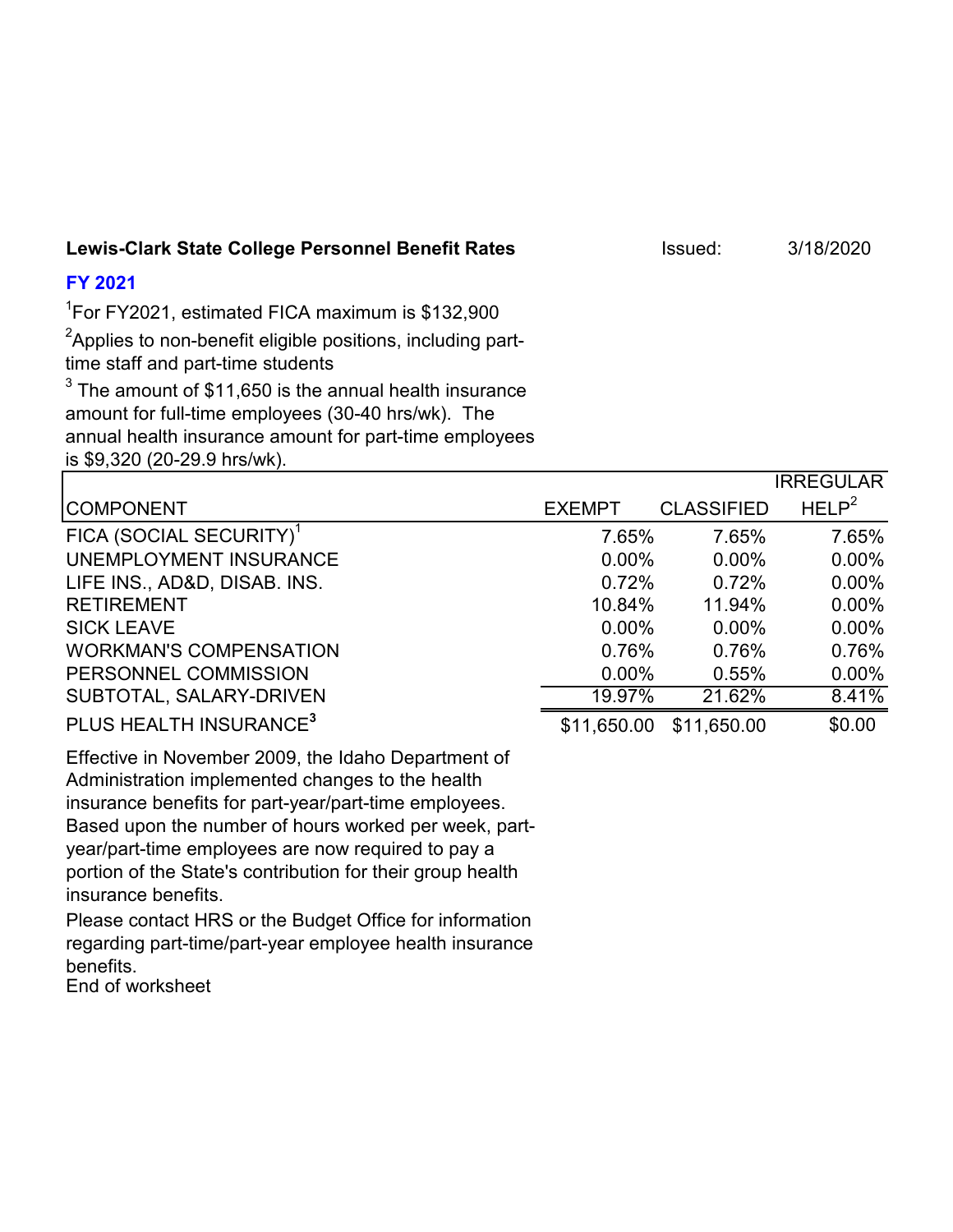### **FY2021 Fringe Benefit Costs**

#### **Full-time Exempt Staff/Faculty**

Effective July 1, 2020

| <u>*Exempt Staff Minimum</u> |             |                  |           |            |                  |           |                  |              |        |        |                       |
|------------------------------|-------------|------------------|-----------|------------|------------------|-----------|------------------|--------------|--------|--------|-----------------------|
|                              |             |                  | Life, ADD |            | Sick             | Workman's | Pers.            |              |        | Total  | Fringe As             |
| Annual                       | <b>FICA</b> | Unemp.           | Disab.    | Retirement | Leave            | Comp      | Comm.            | Health       | Total  |        | Personnel % of Annual |
| Salary                       | 7.65%       | $0.00\%$         | 0.55%     | 10.84%     | $0.00\%$         | 0.76%     | $0.00\%$         | \$970.83/mth | Fringe | Cost   | Salary                |
| 30,000                       | 2,295       | $\boldsymbol{0}$ | 166       | 3,252      | $\boldsymbol{0}$ | 228       | $\boldsymbol{0}$ | 11,650       | 17,591 | 47,591 | 59%                   |
| 30,805                       | 2,357       | $\boldsymbol{0}$ | 171       | 3,339      | $\boldsymbol{0}$ | 234       | $\boldsymbol{0}$ | 11,650       | 17,750 | 48,555 | 58%                   |
| 31,000                       | 2,372       | $\boldsymbol{0}$ | 172       | 3,360      | $\boldsymbol{0}$ | 236       | $\boldsymbol{0}$ | 11,650       | 17,789 | 48,789 | 57%                   |
| 32,000                       | 2,448       | $\boldsymbol{0}$ | 177       | 3,469      | 0                | 243       | $\boldsymbol{0}$ | 11,650       | 17,987 | 49,987 | 56%                   |
| 33,000                       | 2,525       | $\boldsymbol{0}$ | 183       | 3,577      | $\boldsymbol{0}$ | 251       | $\boldsymbol{0}$ | 11,650       | 18,185 | 51,185 | 55%                   |
| 34,000                       | 2,601       | $\boldsymbol{0}$ | 188       | 3,686      | 0                | 258       | $\boldsymbol{0}$ | 11,650       | 18,383 | 52,383 | 54%                   |
| 35,000                       | 2,678       | $\boldsymbol{0}$ | 194       | 3,794      | $\boldsymbol{0}$ | 266       | $\boldsymbol{0}$ | 11,650       | 18,581 | 53,581 | 53%                   |
| 36,000                       | 2,754       | $\boldsymbol{0}$ | 199       | 3,902      | $\boldsymbol{0}$ | 274       | $\boldsymbol{0}$ | 11,650       | 18,779 | 54,779 | 52%                   |
| 37,000                       | 2,831       | $\boldsymbol{0}$ | 205       | 4,011      | $\boldsymbol{0}$ | 281       | $\boldsymbol{0}$ | 11,650       | 18,977 | 55,977 | 51%                   |
| 38,000                       | 2,907       | $\boldsymbol{0}$ | 210       | 4,119      | $\boldsymbol{0}$ | 289       | $\boldsymbol{0}$ | 11,650       | 19,175 | 57,175 | 50%                   |
| 39,000                       | 2,984       | $\boldsymbol{0}$ | 216       | 4,228      | $\boldsymbol{0}$ | 296       | $\boldsymbol{0}$ | 11,650       | 19,373 | 58,373 | 50%                   |
| $*39,229$                    | 3,001       | $\overline{0}$   | 217       | 4,252      | $\overline{0}$   | 298       | $\overline{0}$   | 11,650       |        | 58,648 | 50%                   |
|                              |             |                  |           |            |                  |           |                  |              | 19,419 |        |                       |
| 40,000                       | 3,060       | $\boldsymbol{0}$ | 221       | 4,336      | $\boldsymbol{0}$ | 304       | $\boldsymbol{0}$ | 11,650       | 19,571 | 59,571 | 49%                   |
| 41,000                       | 3,137       | $\boldsymbol{0}$ | 227       | 4,444      | $\boldsymbol{0}$ | 312       | $\boldsymbol{0}$ | 11,650       | 19,769 | 60,769 | 48%                   |
| 42,000                       | 3,213       | $\boldsymbol{0}$ | 232       | 4,553      | $\boldsymbol{0}$ | 319       | $\boldsymbol{0}$ | 11,650       | 19,967 | 61,967 | 48%                   |
| 43,000                       | 3,290       | $\boldsymbol{0}$ | 238       | 4,661      | $\boldsymbol{0}$ | 327       | $\boldsymbol{0}$ | 11,650       | 20,166 | 63,166 | 47%                   |
| 44,000                       | 3,366       | $\boldsymbol{0}$ | 244       | 4,770      | $\boldsymbol{0}$ | 334       | $\boldsymbol{0}$ | 11,650       | 20,364 | 64,364 | 46%                   |
| 45,000                       | 3,443       | $\boldsymbol{0}$ | 249       | 4,878      | $\boldsymbol{0}$ | 342       | $\boldsymbol{0}$ | 11,650       | 20,562 | 65,562 | 46%                   |
| 46,000                       | 3,519       | $\boldsymbol{0}$ | 255       | 4,986      | 0                | 350       | $\boldsymbol{0}$ | 11,650       | 20,760 | 66,760 | 45%                   |
| 47,000                       | 3,596       | $\boldsymbol{0}$ | 260       | 5,095      | $\boldsymbol{0}$ | 357       | $\boldsymbol{0}$ | 11,650       | 20,958 | 67,958 | 45%                   |
| 48,000                       | 3,672       | $\boldsymbol{0}$ | 266       | 5,203      | $\boldsymbol{0}$ | 365       | $\boldsymbol{0}$ | 11,650       | 21,156 | 69,156 | 44%                   |
| 49,000                       | 3,749       | $\boldsymbol{0}$ | 271       | 5,312      | $\boldsymbol{0}$ | 372       | $\boldsymbol{0}$ | 11,650       | 21,354 | 70,354 | 44%                   |
| 50,000                       | 3,825       | $\boldsymbol{0}$ | 277       | 5,420      | 0                | 380       | $\boldsymbol{0}$ | 11,650       | 21,552 | 71,552 | 43%                   |
| 51,000                       | 3,902       | $\boldsymbol{0}$ | 282       | 5,528      | 0                | 388       | $\boldsymbol{0}$ | 11,650       | 21,750 | 72,750 | 43%                   |
| 52,000                       | 3,978       | $\boldsymbol{0}$ | 288       | 5,637      | 0                | 395       | $\boldsymbol{0}$ | 11,650       | 21,948 | 73,948 | 42%                   |
| 53,000                       | 4,055       | $\boldsymbol{0}$ | 293       | 5,745      | 0                | 403       | $\boldsymbol{0}$ | 11,650       | 22,146 | 75,146 | 42%                   |
| 54,000                       | 4,131       | $\boldsymbol{0}$ | 299       | 5,854      | 0                | 410       | $\boldsymbol{0}$ | 11,650       | 22,344 | 76,344 | 41%                   |
| 55,000                       | 4,208       | $\boldsymbol{0}$ | 304       | 5,962      | $\boldsymbol{0}$ | 418       | $\boldsymbol{0}$ | 11,650       | 22,542 | 77,542 | 41%                   |
| 56,000                       | 4,284       | $\boldsymbol{0}$ | 310       | 6,070      | $\boldsymbol{0}$ | 426       | $\boldsymbol{0}$ | 11,650       | 22,740 | 78,740 | 41%                   |
| 57,000                       | 4,361       | $\boldsymbol{0}$ | 315       | 6,179      | $\boldsymbol{0}$ | 433       | $\boldsymbol{0}$ | 11,650       | 22,938 | 79,938 | 40%                   |
| 58,000                       | 4,437       | $\boldsymbol{0}$ | 321       | 6,287      | $\boldsymbol{0}$ | 441       | $\boldsymbol{0}$ | 11,650       | 23,136 | 81,136 | 40%                   |
| 59,000                       | 4,514       | $\boldsymbol{0}$ | 327       | 6,396      | $\boldsymbol{0}$ | 448       | $\boldsymbol{0}$ | 11,650       | 23,334 | 82,334 | 40%                   |
| 60,000                       | 4,590       | $\boldsymbol{0}$ | 332       | 6,504      | 0                | 456       | $\boldsymbol{0}$ | 11,650       | 23,532 | 83,532 | 39%                   |
| 61,000                       | 4,667       | $\boldsymbol{0}$ | 338       | 6,612      | 0                | 464       | $\boldsymbol{0}$ | 11,650       | 23,730 | 84,730 | 39%                   |
| 62,000                       | 4,743       | $\boldsymbol{0}$ | 343       | 6,721      | 0                | 471       | $\boldsymbol{0}$ | 11,650       | 23,928 | 85,928 | 39%                   |
| 63,000                       | 4,820       | $\boldsymbol{0}$ | 349       | 6,829      | 0                | 479       | $\boldsymbol{0}$ | 11,650       | 24,126 | 87,126 | 38%                   |
| 64,000                       | 4,896       | $\boldsymbol{0}$ | 354       | 6,938      | 0                | 486       | $\boldsymbol{0}$ | 11,650       | 24,324 | 88,324 | 38%                   |
| 65,000                       | 4,973       |                  | 360       | 7,046      | $\boldsymbol{0}$ | 494       | $\boldsymbol{0}$ | 11,650       | 24,522 | 89,522 | 38%                   |
|                              |             | $\boldsymbol{0}$ |           |            |                  |           |                  |              |        |        |                       |
| 66,000                       | 5,049       | $\boldsymbol{0}$ | 365       | 7,154      | 0                | 502       | $\boldsymbol{0}$ | 11,650       | 24,720 | 90,720 | 37%                   |
| 67,000                       | 5,126       | $\boldsymbol{0}$ | 371       | 7,263      | 0                | 509       | $\boldsymbol{0}$ | 11,650       | 24,918 | 91,918 | 37%                   |
| 68,000                       | 5,202       | $\boldsymbol{0}$ | 376       | 7,371      | 0                | 517       | $\boldsymbol{0}$ | 11,650       | 25,116 | 93,116 | 37%                   |
| 69,000                       | 5,279       | $\boldsymbol{0}$ | 382       | 7,480      | 0                | 524       | $\boldsymbol{0}$ | 11,650       | 25,314 | 94,314 | 37%                   |
| 70,000                       | 5,355       | $\boldsymbol{0}$ | 387       | 7,588      | $\boldsymbol{0}$ | 532       | $\boldsymbol{0}$ | 11,650       | 25,512 | 95,512 | 36%                   |
| End of worksheet             |             |                  |           |            |                  |           |                  |              |        |        |                       |